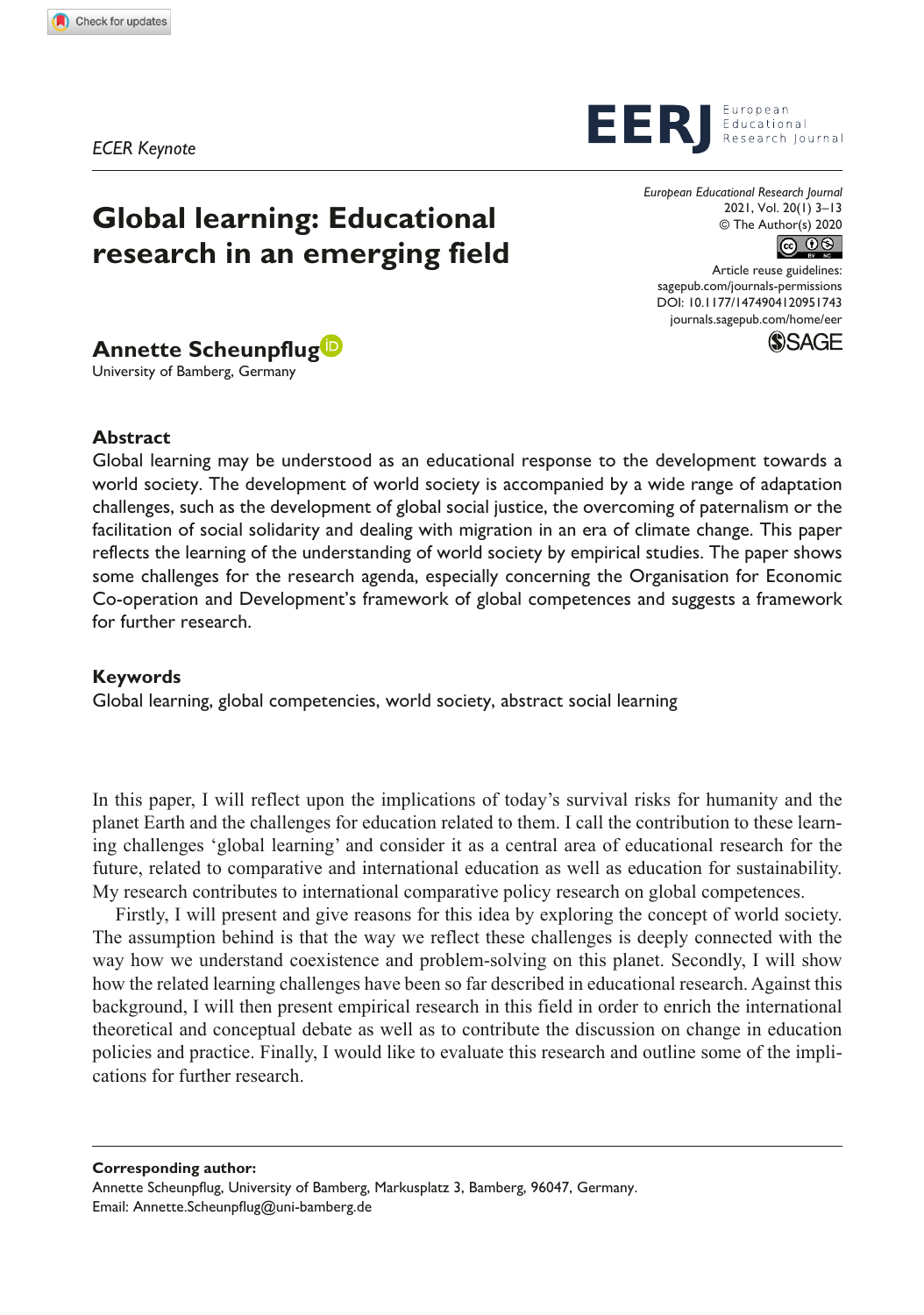## **Global developments and the concepts of world society**

Key topics such as climate change, population growth and global migration, consumption of natural resources, plastic waste in the oceans and the diminishing ice of the Arctic describe some of the more dramatic dimensions of global developments.

An important feature of this development is the close interconnectedness of geographical spaces: developments in one part of the world have consequences for others. The  $CO<sub>2</sub>$  emissions from industrial countries have consequences for tropical forests (Fearnside, 2013; Grainger, 2017). The plastic fibres from the washing of fleece pullovers in Europe are found in fish caught in the Mediterranean (Nadal et al., 2016). According to a study by the Ifo Institute for Economic Research in Munich (Felbermayr et al., 2019), **t**he economic consequences of an unregulated Brexit will be felt most strongly in the Republic of Ireland and Malta – countries that were not involved in this decision. These are just a few examples of spatial interdependencies in an increasingly interconnected world society.

To understand learning about the world society, it is particularly important to understand the social processes related to these developments. The reflection of these challenges has a long tradition in – not only educational – philosophy, as one of the oldest may be the pansophy of Comenius. I mention some of those thinkers with resonance in education and educational research, who are dealing with the new quality of interconnected spaces and its consequences for understanding and reflection.

In 1784 the philosopher Immanuel Kant (1764) pointed out this dimension of sociality in his 'Idea for a general history with a cosmopolitan intention'. He reflected how people could deal with the challenges associated with cosmopolitanism. He considered this a learning challenge because, in his opinion, people tend to be egoistic and socially cold towards those with whom they are not personally acquainted. At the same time, it is inevitable that people deal and work together with one another. He therefore speaks of an 'unsociable sociability' of man. In modern society, coexistence can no longer be organized based on the idea of a small group with emotional closeness, or on the model of belonging together as family, but requires an abstract social order for coexistence and the development of freedom. In his work, he is pointing out the necessity to reflect on structures of living together in order to guarantee freedom.

The social philosopher Niklas Luhmann described in the 1970s that today's society is to be understood as a world society in terms of its character, since social communication today is no longer possible independently of world social contexts. His central thesis suggests that every society today exists as world society because it is always part of a global context (see Luhmann, 1975; 1997: 806–812). World society does not have the form of a state or a world organization, but consists of the sum of social, political and cultural diversity and its interdependence. By this, the worldwide coexistence and the need for a global world understanding becomes inevitable. Every human being is a part of it and included in very specific dimensions and segments. However, the awareness of being globally interwoven is not easy to reach. Moreover, participation and inclusion in it is very unequal. Since global social interdependencies have very noticeable effects almost everywhere, this new social quality must be dealt with. Luhmann's important message is to understand the mechanism of communication and to understand world society as a specific form of communication.

Jacques Derrida (1994) calls this kind of order 'beyond the principle of brotherhood' (10). His thinking reminds us of the challenges of emotions and the danger of othering and setting hierarchal differences and he addresses the challenges of belonging in a global world.

The British sociologist Roland Robertson (1998) saw in this a new form of spatial experience, which he denoted by the term 'glocality'. He worked out the challenges of working for the 'global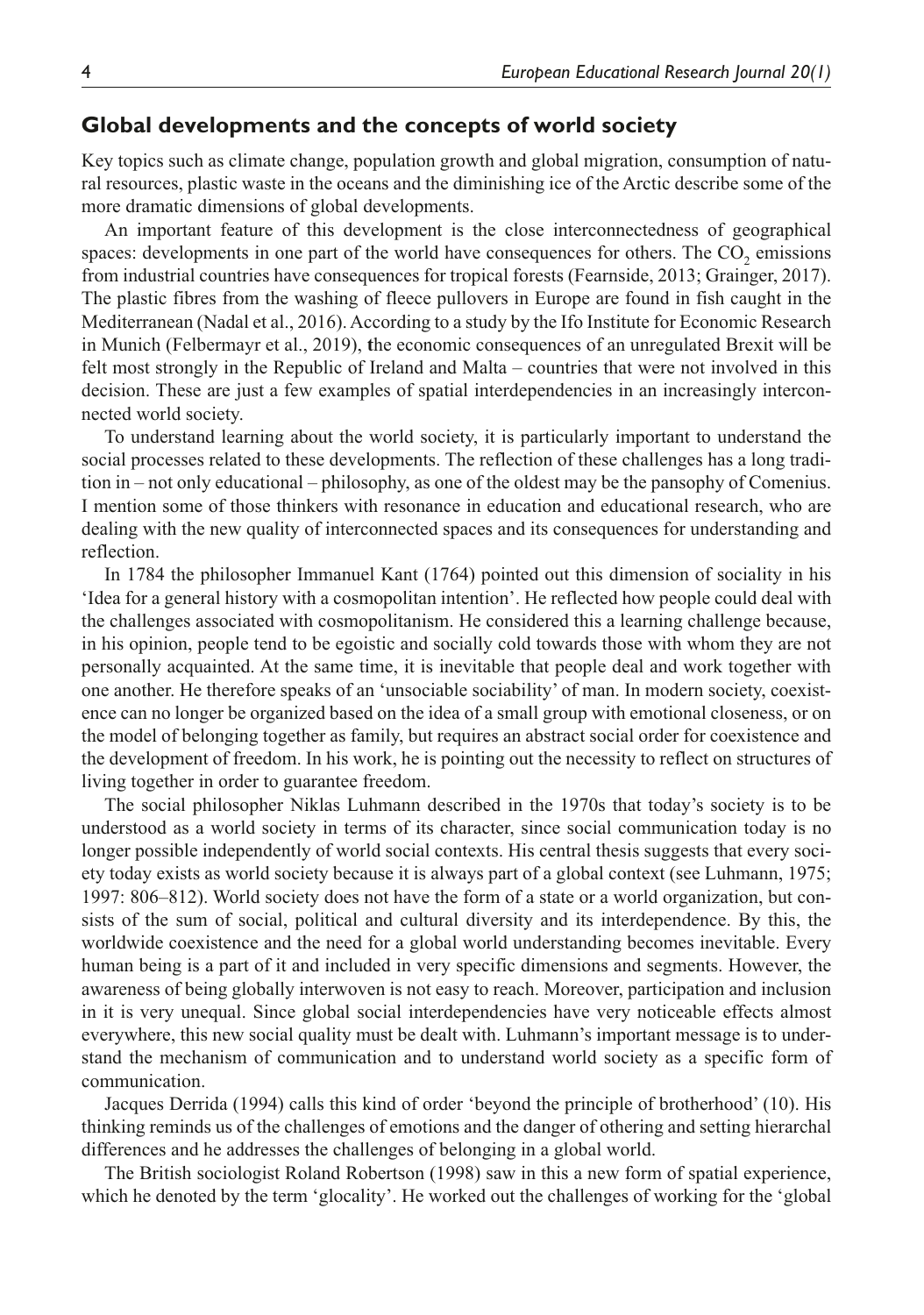common good' in this setting and related his thinking to an understanding of the complexity of risk management in a glocal society, pointed out by Ulrich Beck (1992).

In the tradition of these thinkers, the understanding of a world society becomes clearer. It is not a bigger family, it is not a real state, it is not a situation of direct elections and problem-solving just related to one actor. The world society has very weak decision-making structures, high complexity and multilateral actors in problem-solving. The world society has only very few guiding principles as the Declaration of Universal Human Rights. Against this background, the learning challenge is to learn of abstract social relations in an abstract social space (for details, see Asbrand and Scheunpflug, 2014).

This means to learn to deal in a social context with an unknown complexity and a structural uncertainty. Things are losing the anchor in space and belonging is loosing the function to be related to distinct entities. This results in learning tasks in regard to identity, in overcoming paternalism, the perception of challenges of global social justice and the ability to reflect on how social solidarity can be shaped in a global spatial context (Scheunpflug, 2004).

All these developments are a great challenge for human beings, who are local beings due to their Stone Age past and imprints (Scheunpflug, 2001, 2007). Man is evolved into life in families and sensual communities. That is why people learn everything that can be experienced by the senses much more easily; that is, what takes place within the close range that can be experienced by the senses.

At the same time, however, people are gifted – and this distinguishes them from all other living beings – by being able to use their reason, to learn and to solve problems. People have a high capacity for abstract reflection, which also enables them to learn abstract contexts. One such example is the innate ability to count and to think mathematically, which in human history has been cultivated, taught and learned with considerable effort to high abilities. If people can learn to think in mathematical categories, they can also learn to cultivate their coexistence in a global context. However, this also requires a clear intellectual effort (Scheunpflug, 2007; Schmidt, 2009).

I call such learning 'global learning', using the definition of the Maastricht Declaration of the GENE/European Council from 2002: 'Education, that opens people's eyes and minds to the realities of the world, and awakens them to bring about a world of greater justice, equity and human rights for all' (Maastricht Global Education Declaration, 2002; Nygard and Wegimont, 2018; see also other scholars such as Bourn, 2014, 2018; Lehtomäki, 2019; Lehtomäki et al., 2016; 2017; Räsänen, 2009; Tarozzi and Mallon, 2019). This concept is seen as an umbrella concept of 'global citizenship education' (cf. Grobbauer, 2014; Shulz, 2010; UNESCO, 2015) and related concepts, pointing out the necessity to reflect human relations in a globalized world as the foundation of solving problems. My hypothesis is that the understanding of the character of this world society as an abstract social space on a real planet is of high importance for the way people act.

## **Global learning in the framework of the United Nations Educational, Scientific and Cultural Organisation (UNESCO) and the Organisation for Economic Co-operation and Development (OECD)**

Even if global learning has not, until now, been a huge field of research, the first meta-study was carried out by Wiek et al. (2011), reflecting 43 concepts of competencies in education for sustainability and global learning. With their study, the authors showed that systems-thinking competence, anticipatory competence, normative competence, strategic competence and interpersonal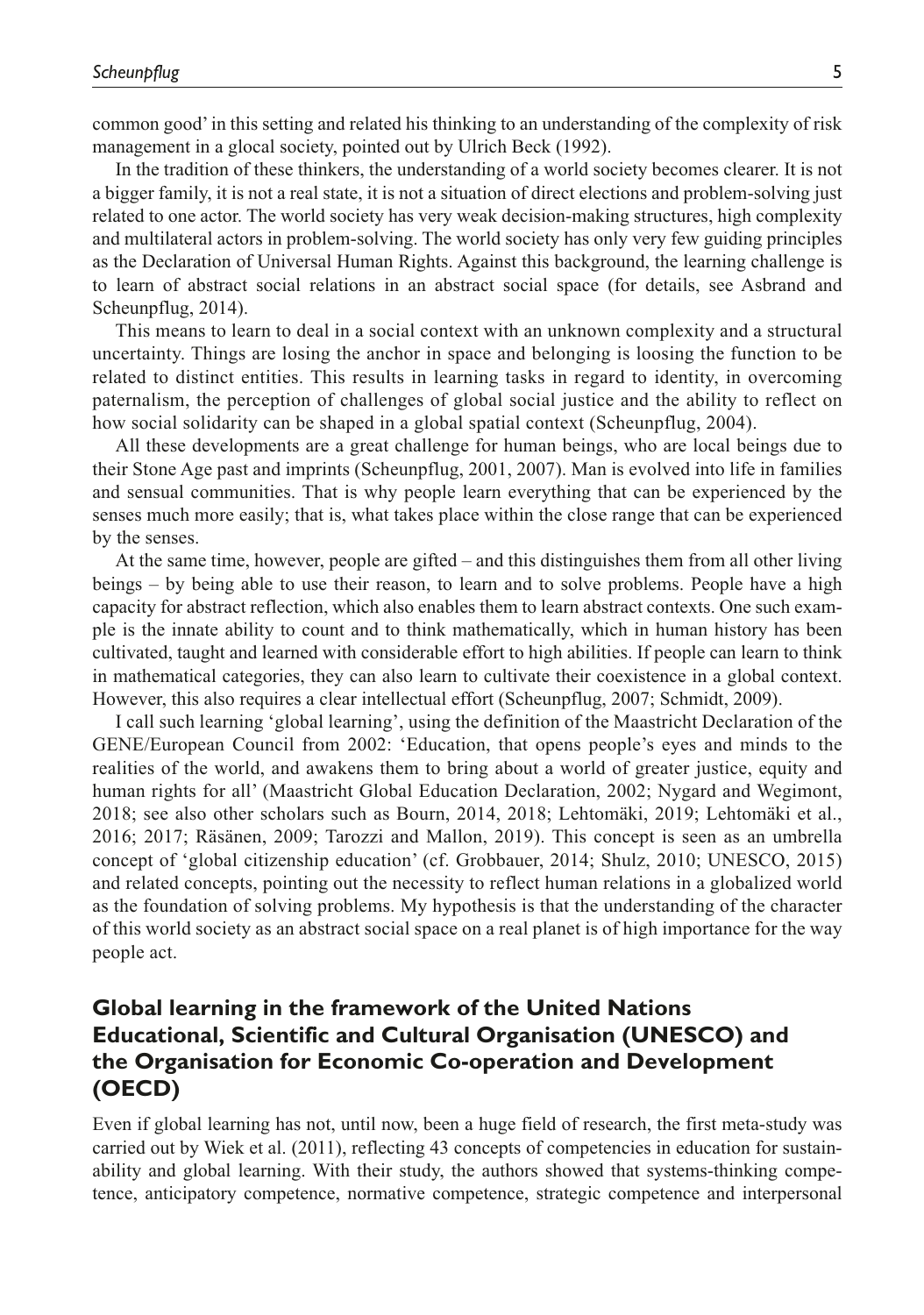and intercultural competence are seen as the core competencies reflecting global interconnectedness. The international Delphi study by Marco Rieckmann (2010, 2012) supported these findings by integrating scholars from the global south. This research had a tremendous impact, as it was the foundation for UNESCO (2015) to develop a 'Framework on global citizenship education' which is now used in curricula around the world.

The mentioned meta-study (Wiek et al. 2011) also had an impact on the OECD in the ongoing research on 'Global competencies'. The framework of the OECD combines the meta-study and the findings of intercultural learning especially in the Unites States. Under the title 'Preparing our youth for an inclusive and sustainable world' the OECD (2018) describes four dimensions of global competencies:

- The capacity 'to examine issues and situations of local, global and cultural significance' (OECD, 2018: 9) ('e.g. poverty, economic interdependence, migration, inequality, environmental risks, conflicts, cultural differences and stereotypes' (OECD, 2018: 8)).
- The capacity 'to understand and appreciate different the perspectives and world views of others' (OECD, 2018: 9).
- The capacity 'to engage in open appropriate and effective interactions across cultures' (OECD, 2018: 10).
- To 'take action for collective well-being and sustainable development' (OECD, 2018: 11).

This framework, which leads the assessment of the OECD, focuses knowledge on the problems of a global world, but does not emphasize the special character of the world society as 'unsociable sociability' and its consequences for learning and teaching. However, I suggest, that the underlying understanding of the character of world society, drives actions in this field. Therefore, reflecting the understanding of a world society is a necessity to consider for research.

## **An empirical approach to global competences**

To reflect these challenges, I want to present the results of three empirical studies from my research group. All three deal with the challenges of global learning. In order to allow the reflection of the learning process, the research is situated in different global contexts. The studies focus on the central orientations, which are leading action in the field, as the action guiding orientation is at the heart of the learning process (for the method, see Scheunpflug et al., 2016):

- Study 1 (Wagener 2018a, 2018b) deals with the learning processes of German students who are committed in their school to sponsoring children in the global south by raising money monthly for one of these children, either using their own pocket money, or through fundraising campaigns or by selling cakes and other items.
- •• Study 2 (Krogull, 2018; Krogull and Scheunpflug, 2013) surveys the orientations of young people who have taken part in encounter trips to a country of the global north or the global south. The trips took place half a year to two years before the data collection. The study includes students from three countries, Ruanda, Bolivia and Germany.
- Study 3 (Richter, 2018) focuses on the quality of learning processes for German young people taking part in voluntary work in the global south. The experiences of the returned volunteers were collected by interviews.

Table 1 summarizes the study, samples and funding organizations.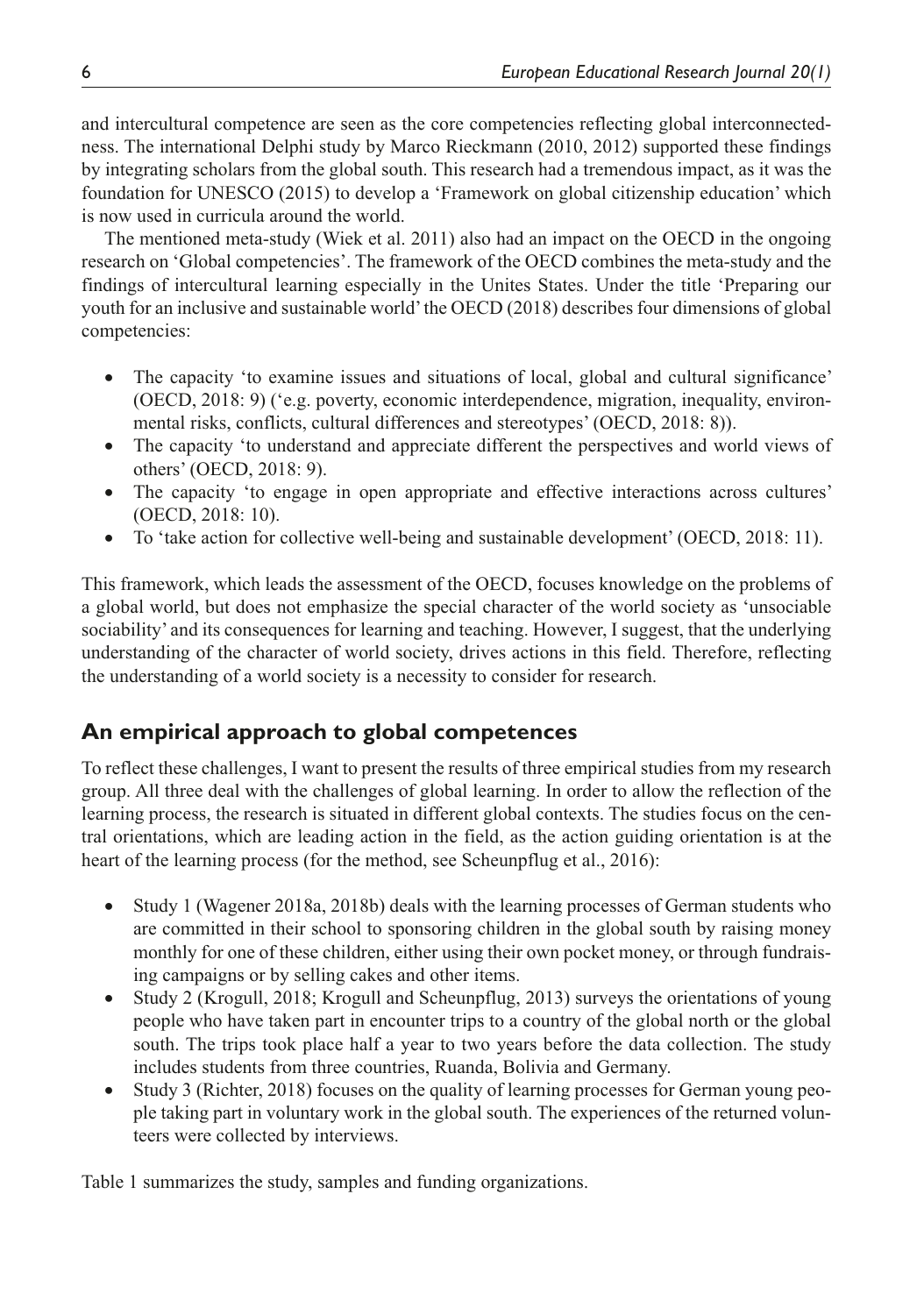| Topic                                                                                   | Method                                                  | Data basis                                                                        | What was<br>collected?                                                                        | Publications                | Funding                                     |
|-----------------------------------------------------------------------------------------|---------------------------------------------------------|-----------------------------------------------------------------------------------|-----------------------------------------------------------------------------------------------|-----------------------------|---------------------------------------------|
| Orientations of<br>students who<br>support child<br>sponsorship in<br>schools           | Qualitative<br>reconstruction<br>of orientations        | $n = 32$ groups<br>160 students<br>between the ages<br>of $14$ to $18$            | The orientations<br>on the world<br>society learned in<br>a global setting                    | Wagener,<br>2018a.<br>2018b | <b>Hans</b><br><b>Böckler</b><br>Foundation |
| Orientations of<br>young people<br>in north-south<br>and south-south<br>encounter trips | <b>Oualitative</b><br>reconstruction<br>of orientations | $n = 26$ groups,<br>approx. 90 young<br>people aged<br>between 15 and<br>25 years | The orientations<br>on the world<br>society learned in<br>a global setting                    | Krogull,<br>2018            | German<br>Research<br>Foundation<br>(DFG)   |
| Orientations<br>of young adults<br>in voluntary<br>services                             | Content<br>analysis                                     | $n = 22$ narrative<br>interviews<br>of returned<br>volunteers                     | The convictions<br>and knowledge<br>about the world<br>society learned in<br>a global setting | Richter.<br>2018            | Heinrich-<br>Böll-<br><b>Foundation</b>     |

|  |  |  |  |  | Table 1. Overview on the underlying studies. |  |
|--|--|--|--|--|----------------------------------------------|--|
|--|--|--|--|--|----------------------------------------------|--|

For this paper, the different findings of the single studies had been abducted together once again (see, in a first approach, Wagener and Krogull, 2018). We found that even with a high level of cognitive global knowledge and many global experiences, there were very different forms of understanding 'glocal' connectedness and the specifics of 'unsociable sociability'. In the following, the findings are presented in brief and the complexity of the results is considerably reduced (in comparison to the original studies); in addition, all transcripts quoted are edited for reasons of comprehensibility.

Through the abduction process, perception of the other, localization of differences, dealing with knowledge and motivation for action evolved as important aspects to structure the field. This structure formed three types that I will describe in the following.

#### *Understanding the world society as vicinity in adding neighbourhoods*

In child sponsorship, student exchange and voluntary service, orientations emerge which transform new experiences of strangeness into a new local area. Students integrate the new experiences into a new vicinity and, by this, the world constitutes by added neighbourhoods.

In all three studies, groups and individuals, whose understanding of world society is shaped by this type, show an orientation towards asymmetries in the perception of others. Thus, young people from Germany perceive themselves in a giving role, whereas the partners in the global south are in a receiving role. The situation of economic inequality superimpose all other experiences. For example, German pupils in upper secondary schools clearly feel superior to experienced teachers in the southern countries: 'They are not only dependent on the money, but also on the help, on the knowledge that comes from Europe . . . they have teachers, but they are in no way as far as our secondary students are now' (Krogull, 2018: 141). Conversely, the young people we examined from the participating countries of the south felt that they were inferior. The learning arrangement thus  $led - in$  all three studies  $-$  to an increase in self-esteem of the young people from the global north. In the following interview, a participant shows his pride at being asked to contribute to the teaching in a school (being himself still a student): 'in school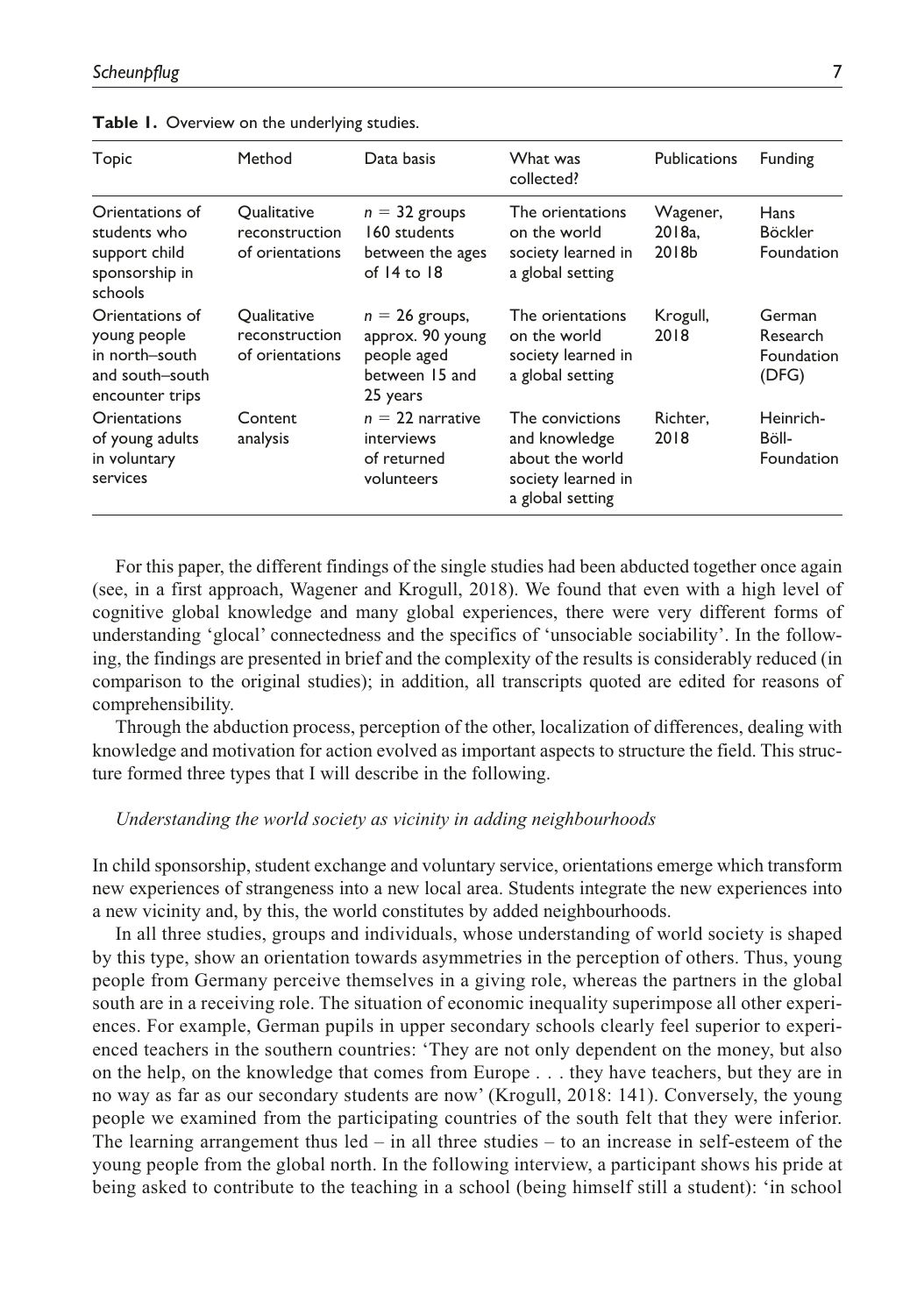and so on, they all said whether we did not want to do something there' (Krogull, 2018: 142). The increase in self-esteem is also expressed explicitly in part: 'so for example . . . as a white man you are simply THE person and are adored like such a little god, and I mean in the beginning it's all so nice and good and your ego also rises (laughs)' (Richter, 2018: 20). In this type, the localizations of differences is seen in one's own everyday culture: eating here and there, living as a student here and there, the cityscape here and there, the climate here and there, and so on:

'And another thing . . . the markets of the Germans, that is different from here in Rwanda; when you go to the market here, you ask for the price of items and you answer the money you have; but in Germany, for example, the clothes; there were the prices and you pay directly; but here it is not like this; you demand discussing. (Krogull, 2018: 95)

The new world becomes the new neighbourhood and the sponsored child becomes like one's own child: 'So this is like our little child somehow, our own baby' (Wagener, 2018: 6) The newly experienced everyday culture is identified and related to one's own experiences. In this way, one makes the living environment of other people one's own in parts. In this way, globality develops as the addition of vicinities.

In all three samples, the understanding of world society is oriented towards the expectation of being able to encounter the world in all dimensions authentically. Encounter trips and voluntary services are of course situations of direct contact; the situation of supporting a child through regular donations reflects the desire to help another person directly. Authenticity becomes very important.

In the following example, the group discusses whether the child they sponsor has written a card by itself/by him or herself:

A: Somebody helped her. B: Yes, as she cannot yet write very well! A: Yes. C: She does not know it very well, but she knows it. D: I think the letter was from her but not the writing as this was not her scripture, she did not write this was somebody else. B: Yes, but she made the card by herself. (Wagener, 2018: 103)

In this reflection, we observe a struggle for authenticity. The students are orienting their solidarity to the fact that there is an authentic counterpart and a real existing relation. For the students it is central that they experience authenticity. The related action is motivated by charity.

### *Understanding the world society as community*

We found groups which did not focus on this kind of vicinity, but identified communities of global belonging. Here is the example of one group from Rwanda:

Before leaving, I asked myself how would life look like, how would people approach us? We do not speak the same language; we come from very different cultures, so I asked myself many questions. But I met the contrary: these families where we lived had really been Christian – Christian families. (Krogull, 2018: S.112)

Others built on the communities of football clubs, music or youth organizations. Common to all is a kind of global belonging related to an understanding of community. Those groups reflected the new experiences and the new knowledge gained by identification with the community. Action in the global world was motivated by solidarity.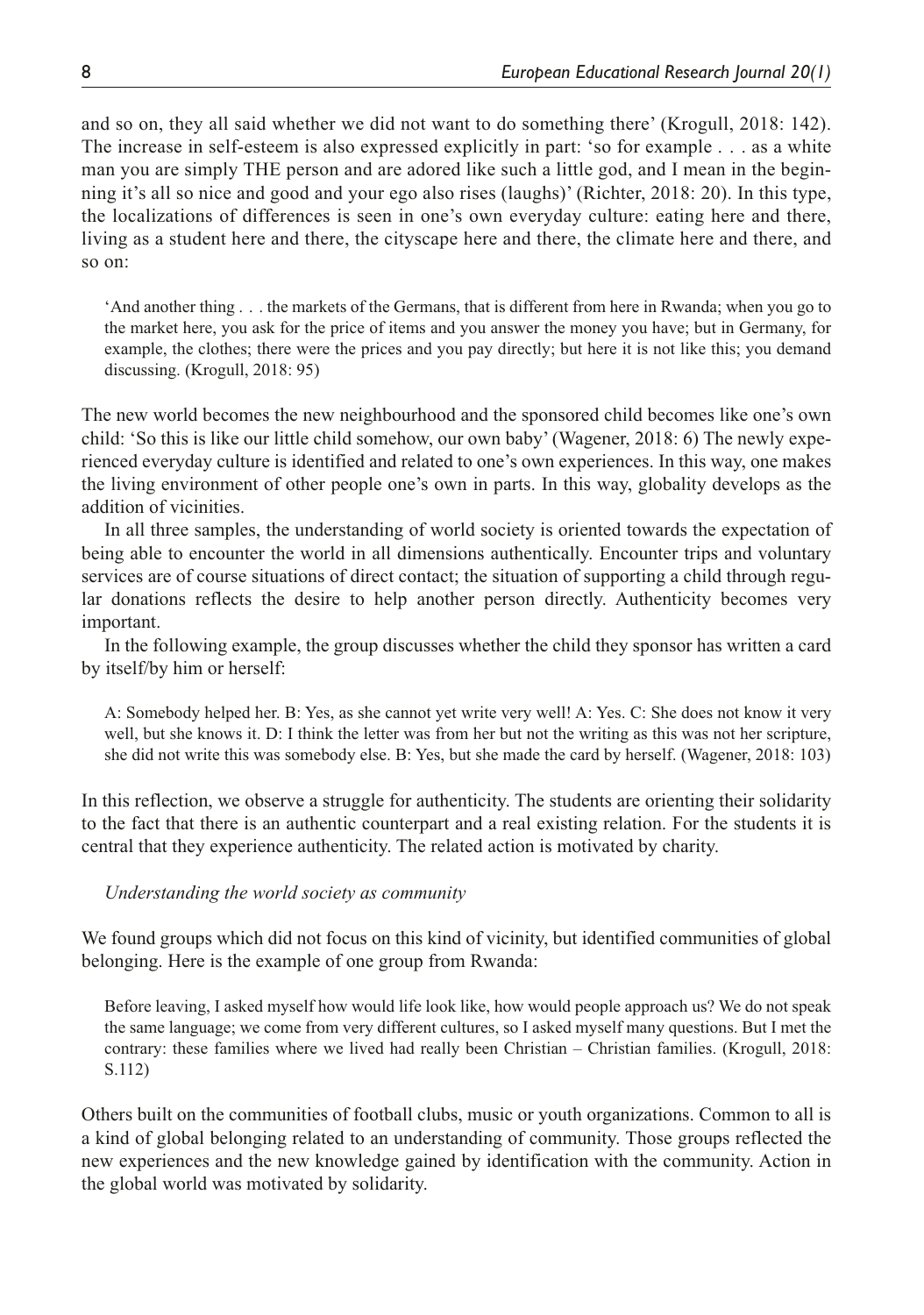#### *Understanding the world society as abstract social space*

We also found young people who showed that, beyond their immediate experiences, they are interested in the structures of the world society, showing orientations that do not devalue the identity of others and discussing aspects of global justice. These young people can describe their experiences and reflect them by talking about forms of organization of societies, tax systems, legal regulations; they reflect what their effects look like, and they think about what constitutes a society: 'I really believe that I have had a very important experience in what a new concept of order is (.) An order in society, order in behaviour, (.) order of (.) a whole society' (Krogull, 2018: 129). Young people of this type show an orientation towards perceptions of others which do not depreciate other people. They are able to classify individual situations and translate them into reflexive actions with regard to underlying principles. Their forms of action are motivated by global participation.

Table 2 summarizes the findings. People of the type 'addition of vicinities' understand the world society as an addition of things they know by their own experience. They create asymmetries with people they meet – either in paternalism or in subordination. The complexity of the world society is reduced by an authentic approach and the resultant action is charity. People of the type 'community' understand the world society as a community of people with the same background. They learn in organizations of the same character, like churches, music bands or football clubs. The complexity of the world society and of the related knowledge is reduced by the identification with others (football player as me, workers as me, etc.) and the resulting action is solidarity. People who understand the world society as an abstract social space understand the underlying structures and principles. They reflect the complexity by using self-reflection and act by global participation. Only those who understand the world society by abstract social spaces would correspond to what I described at the beginning, against the background of the theoretical considerations indicated, as a global competence, being able to deal with the challenges of the planet in equality with people from other parts of the world.

These findings show that a world social learning setting does not naturally lead to a perspective of joint work on the outstanding problems of this world, but that there is a danger that structures or ascriptions of supposed superiority or inferiority are determined, and possibly cultivated and not worked on. To summarize the observations from the three studies, one can state that knowledge about globality and personal experience of globalization do not automatically lead to global competence in the sense of an understanding of symmetrical 'unsociable sociability' – or the understanding of 'abstract sociality'. Learning which evolved in this context was independent of the age of the participants, the north–south context and their educational background.

| By addition of<br>vicinities                      | By communities                                         | By abstract social<br>spaces                             |
|---------------------------------------------------|--------------------------------------------------------|----------------------------------------------------------|
| In asymmetries                                    | By identification in<br>communities                    | In equality                                              |
| Vicinity and<br>proximity                         | Global communities                                     | Forms of order and<br>structures                         |
| Reducing complexity<br>by authenticity<br>Charity | Reducing complexity<br>by identification<br>Solidarity | Meta-reflection of<br>complexity<br>Global participation |
|                                                   |                                                        |                                                          |

| Table 2. Findings summarized. |  |
|-------------------------------|--|
|-------------------------------|--|

Source: the author's own results based on the data of Krogull (2018: 201), Richter (2018: 18) and Wagener (2018: 168).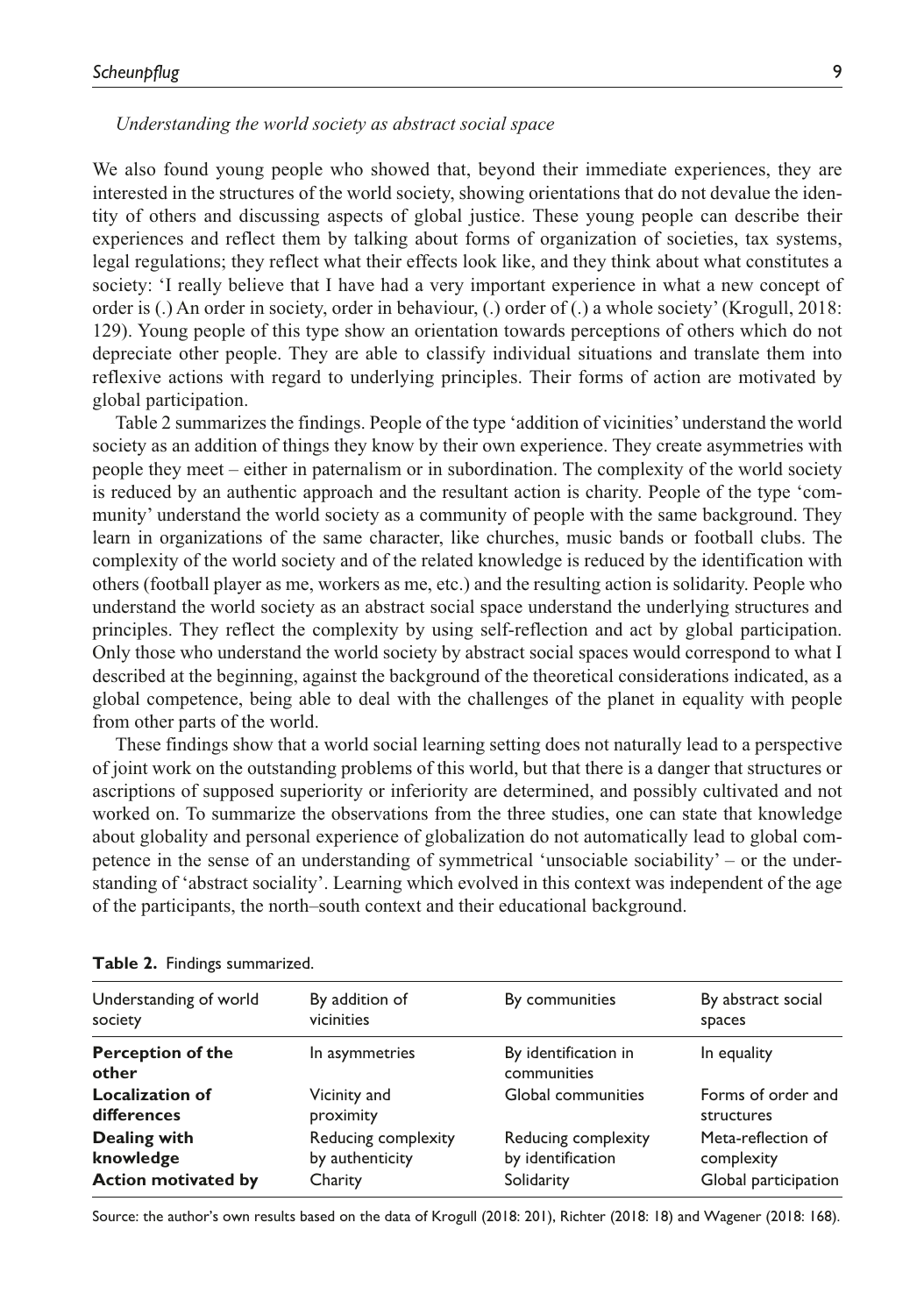In educational terms, this raises the question of what a concretion of abstraction can look like; that is, how such complex contexts can be conveyed and experienced in simpler learning constellations. The question arises of how the desire for personal encounter and authenticity can be brought together with 'abstract sociality' so that the social background of emergencies as well as human rights aspects can be taken into account.

People with a world social orientation towards 'unsociable socializing' all had the experience of active social participation with an international component. The experiences of these young people were connected with guided self-reflection. These young people did not learn by experience alone, they did not learn by knowledge and knowledge alone, but in all the reports of the young people surveyed, the connection of knowledge and experience with their own biography and their own self plays a central role. The combination of these three aspects – experience, knowledge, biography – resulted in learning constellations in the direction of world social understanding. However, the format of donations for children in the global south was linked to orientations that lead to a considerable distance from the topic. From the three studies, we do not know whether the three types build on each other hierarchically and in sequence in the sense of a progressive level of competence, or whether they develop in a different form.

The findings of my study confirm other studies in this field that highlight the risks for the consolidation of paternalism and emphasize opportunities for participation (Asbrand, 2009) even in teaching situations (Kater-Wettstädt, 2015).

## **World society and 'abstract sociality': summary and outlook**

My central thesis, which I outline in this contribution, is that world society has some structural logic and can only be grasped inadequately with the categories of social groups from the local area or national societies available to us so far. World social structures in their complexity and interdependence demand an even higher abstraction in order to understand and influence them.

This has led to my position that global competencies must be founded on an understanding of 'abstract sociality' if they are to help master today's challenges facing the world society.

The OECD will present the results of the survey on 'Global competences' at the end of the year. The research concept has already been criticized, among other things for its narrowly economic objective, the lack of clear operationalization of the associated competencies and the lack of a social framework for data collection (Auld and Morris, 2019; Conolly et al., 2019; Grotlüschen, 2018; Sälzer and Roczen, 2018; see also, in general regarding the challenges of measuring global learning, Scheunpflug, 2020). The operationalization of 'global competences' by the OECD is likely to miss the 'abstract sociality' as I described it, because it draws the focus into the realms of proximity. The study uses as indicators personal contacts with people from other countries and an interest in getting to know people from other countries. Items such as 'in our school we celebrate festivities from other cultures' (OECD, 2018) I would not see as an indicator for global understanding, but as a form of othering or a low level of global consciousness.

The results of our research provide an impetus to explore whether the OECD survey questionnaire is sufficiently focussed on the interplay of informal learning opportunities, self-reflection opportunities and participation opportunities. Understanding the acquisition of global competences, recording them empirically and then looking at pedagogical practice on an evidence-based basis against this background is likely to prove to be more complex than expected.

Drawing on these results, I see the following aspects for further studies and surveys: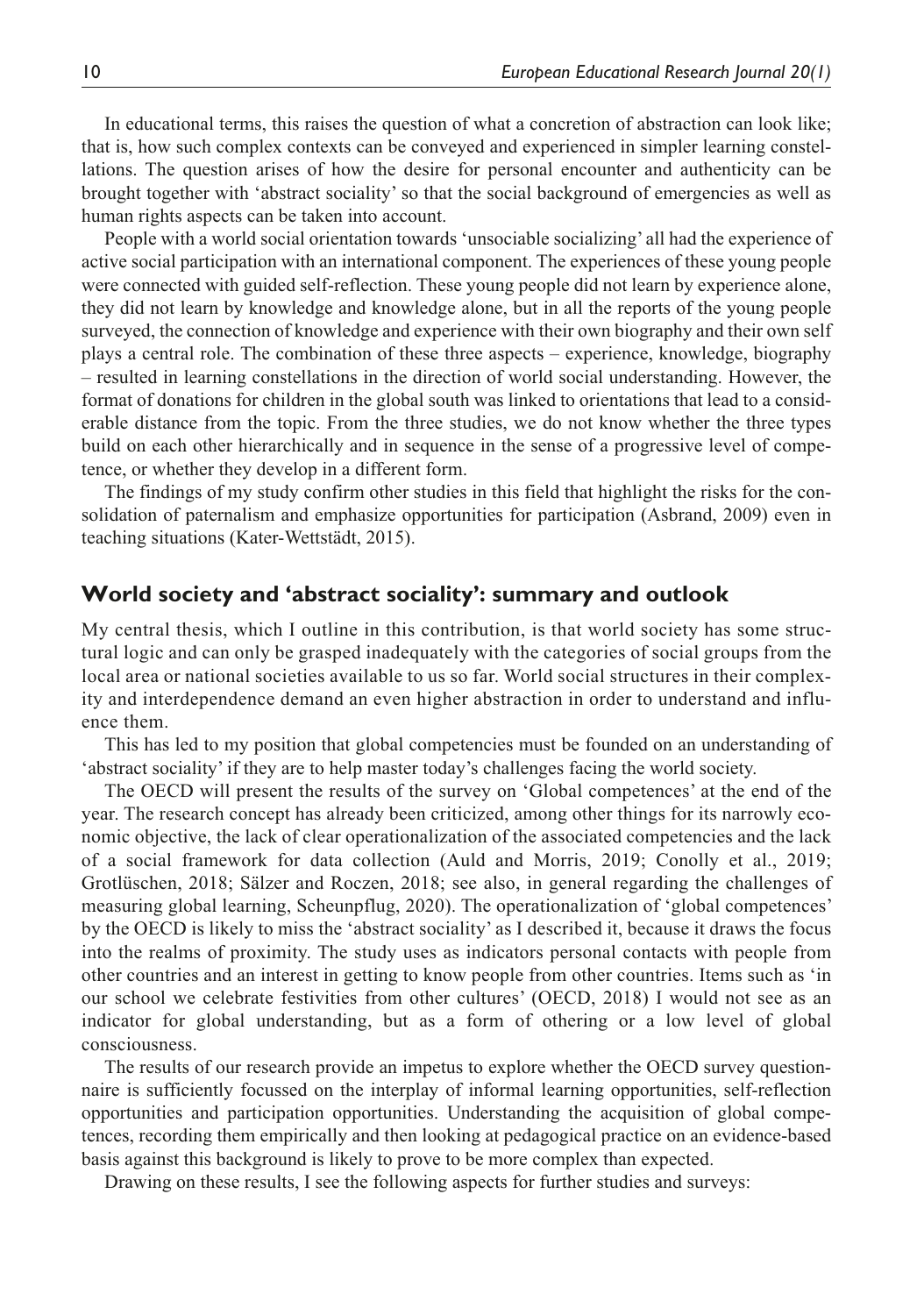- Research on how these global competencies develop is of importance. What steps are necessary to build a competent global understanding? In what way should local experiences and an abstract understanding of global social structures intertwine? How exactly do experiences and the dimension of experience relate to knowledge, understanding and reflection?
- The informality of framing the learning of global competencies should be included accordingly. The interplay between formal learning and informal learning seems to be very important.
- It would indeed make sense to substantiate the findings described previously in quantitative studies. It is important to take the collection of value attitudes into account, in order to enhance the understanding of promoting symmetrical understanding. However, value attitudes such as paternalism, for example, are difficult to examine in quantitative studies, as people might easy understand the social desirability of the data.
- •• 'Abstract sociality' must focus more than before on what forms of new social spaces and networks are created by the Internet and social media. Social media offer completely new forms of space experiences and proximity, but also pose the danger of unreal and virtual experiences that are detached from real living conditions.

## **Acknowledgements**

I thank the anonymous reviewer for his/her very helpful comments to improve the text. I thank Dr Susanne Krogull, Sonja Richter, Dr Susanne Timm and Dr Marina Wagener for the intensive discussions on the topic.

## **Declaration of conflicting interest**

The author(s) declared no potential conflicts of interest with respect to the research, authorship, and/or publication of this article.

## **Funding**

The author(s) disclosed receipt of the following financial support for the research, authorship, and/or publication of this article: The article is inspired by research funded by the German Research Association DFG SCHE 646/3-1.

## **ORCID iD**

Annette Scheunpflug **D** <https://orcid.org/0000-0002-8813-6150>

## **References**

- Asbrand B (2009) *Wissen und Handeln in der Weltgesellschaft. Eine qualitativ-rekonstruktive Studie zum Globalen Lernen in der Schule und in der außerschulischen Jugendarbeit* [Knowledge and action in world society. A qualitative-reconstructive study on global learning in schools and out of school education]. Münster: Waxmann.
- Asbrand B and Scheunpflug A (2014) Globales Lernen [Global learning]. In: Sander W (ed.) *Handbuch Politische Bildung* [Handbook Civic Education]. Schwalbach: Wochenschau, pp.401–414.
- Auld E and Morris P (2019) Science by streetlight and the OECD's measure of global competence: A new yardstick for internalization? *Policy Futures in Education* 17(6): 677–698.
- Beck U (1992) *Risk Society: Towards a New Modernity*. London: SAGE.
- Bourn D (2014) *The Theory and Practice of Development Education A Pedagogy for Global Social Justice*. London: Routledge.
- Bourn D (2018) *Understanding Global Skills for 21st Century Professions*. London: Palgrave Macmillan.
- Conolly J, Lehtomäki E and Scheunpflug A (2019) *Measuring global competencies*. GENE policy brief. Dublin.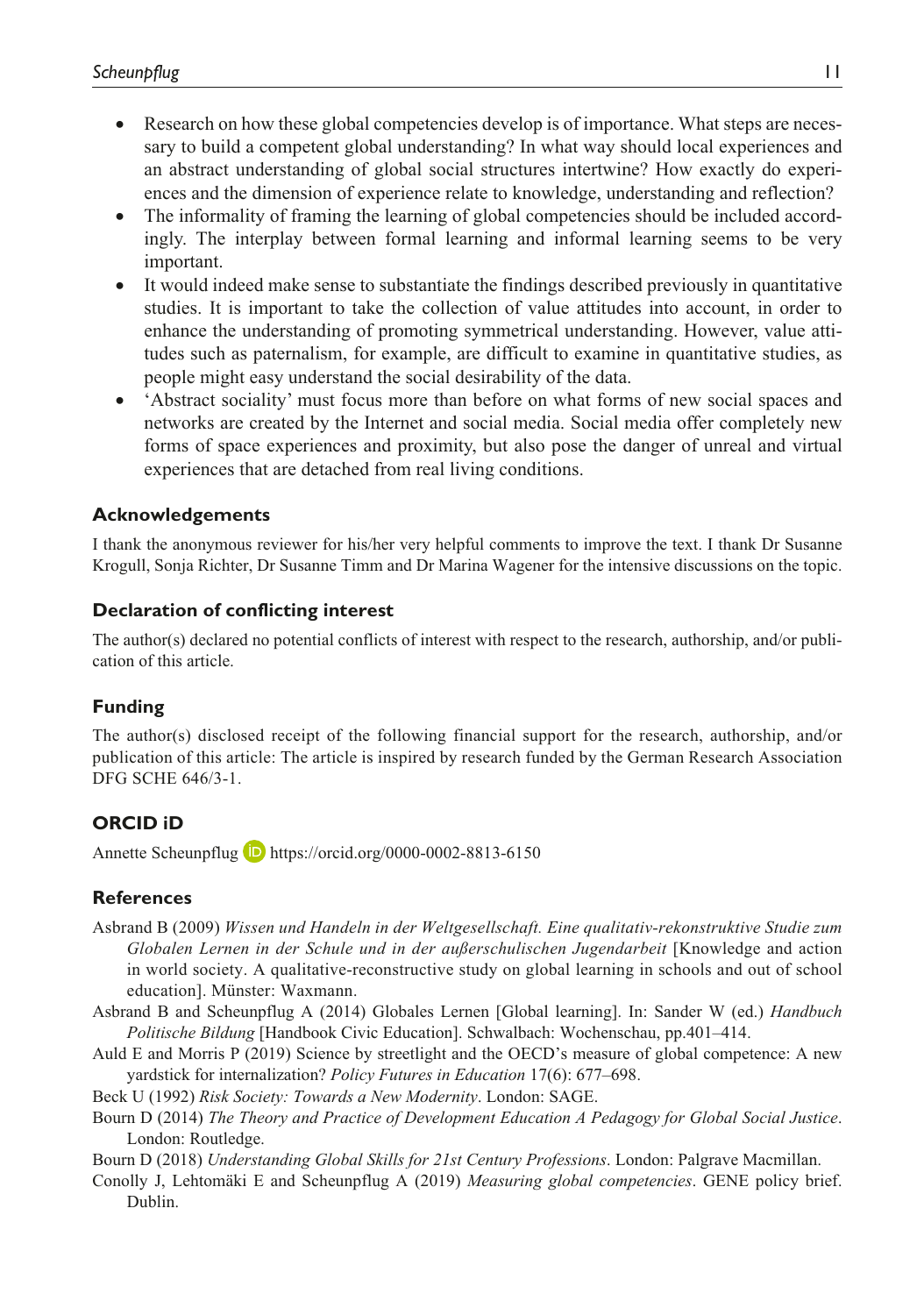Derrida J (1994) *Politiques de l'amitié* (Politics of friendship). Paris: Edition Galilée.

- Fearnside PM (2013) Climate change as a threat to Brazil's Amazon forest, *International Journal of Social Ecology and Sustainable Development* 4(3): 1–12.
- Felbermayr G, Gröschl J and Steininger M (2019) Quantifying Brexit: From ex post to ex ante using structural gravity. CESifo Working Paper No. 7357. München: CESifo Group.
- Grainger A (2017) The prospect of global environmental relativities after an Anthropocene tipping point. *Forest Policy and Economics* 79: 36–49.
- Grobbauer H (2014) Global citizenship education Politische Bildung für die Weltgesellschaft. *Zeitschrift für Internationale Bildungsforschung und Entwicklungspädagogik ZEP* 3: 28–33.
- Grotlüschen A (2018) Global competence: Does the new OECD competence domain ignore the global south? *Studies in the Education of Adults* 50(2): 185–202.
- Kant I (1764) Idee zu einer allgemeinen Geschichte in weltbürgerlicher Absicht [Idea for a universal history with a cosmopolitan purpose]. In: Weischedel W (ed.) *Kant Studienausgabe*, vol. 9. Darmstadt: Wissenschaftliche Buchgesellschaft, pp. 33–61.
- Kater-Wettstädt L (2015) *Unterricht im Lernbereich Globale Entwicklung: Der Kompetenzerwerb und seine Bedingungen*. Münster: Waxmann.
- Krogull S (2018) *Weltgesellschaft verstehen: Eine internationale, rekonstruktive Studie zu Perspektiven junger Menschen* [Understanding World Society: An International Reconstructive Study on the Perspectives of Young Persons]. Wiesbaden: Springer VS.
- Krogull S and Scheunpflug A (2013) Citizenship-education durch internationale Begegnungen im Nord-Süd-Kontext? Empirische Befunde aus einem DFG-Projekt zu Begegnungsreisen in Deutschland, Ruanda und Bolivien [Citizenship education through international encounters in the north-south context? Empirical findings from a study on mutual encounters in Germany, Rwanda and Bolivia]. *Zeitschrift für Soziologie der Erziehung und Sozialisation*, 3: 231–248.
- Lehtomäki E (ed.) (2019) Globaalikasvatuksesta [Global learning]. *Finnish Journal of Education*, special issue 9.
- Lehtomäki E, Janhonen-Abruquah H and Kahangwa G (eds) (2017) *Culturally Responsive Education: Reflections from the Global South and North*. Routledge Studies in Culture and Sustainable Development London.
- Lehtomäki E, Moate J and Posti-Ahokas H (2016) Global connectedness in higher education: Student voices on the value of cross-cultural learning dialogue. *Studies in Higher Education* 41 (11): 2011–2027.
- Luhmann N (1975) Die Weltgesellschaft [The world society]. In: Luhmann N (ed.) *Soziologische Aufklärung* [Sociological Enlightment], vol. 2. Opladen: Westdeutscher Verlag, pp.51–71.
- Luhmann N (1997) *Die Gesellschaft der Gesellschaft* [The Society of the Society]. Vol. 2. Frankfurt/M: Suhrkamp.
- Maastricht Global Education Declaration (2002) *A European Strategy Framework for Improving and Increasing Global Education in Europe to the Year 2015*. Dublin: GENE.
- Nadal MA, Alomar C and Deudero S (2016) High levels of microplastic ingestion by the semipelagic fish bogue Boops boops (L.) around the Balearic Islands. *Environmental Pollution* 214: 517–523.
- Nygaard A and Wegimont L (2018) *Global Education in Europe: Concepts, Definitions and Aims*. Dublin: GENE.
- Organisation for Economic Co-operation and Development (2018) *Preparing Our Youth for an Inclusive and Sustainable World: The OECD PISA global competence framework*. Paris: OECD.
- Räsänen R (2009) Transformative global education and learning: Teacher education in Finland. *International Journal of Development Education and Global Learning* 1(2): 25–40.
- Richter S (2018) Lernen zwischen Selbst und Fremd. Zur Qualität von Lernprozessen in Freiwilligendiensten im Globalen Süden [Learning between self and other. On the quality of learning processes in voluntary services]. *Zeitschrift für Internationale Bildungsforschung und Entwicklungspädagogik* 41(1): 17–22.
- Rieckmann M (2010) *Die globale Perspektive der Bildung für eine nachhaltige Entwicklung. Eine europäischlateinamerikanische Studie zu Schlüsselkompetenzen für Denken und Handeln in der Weltgesellschaft* [The Global Perspective for the Education of Sustainable Development. Key Competencies for Thinking and Acting in the World Society]. Berlin: Berliner Wissenschafts-Verlag.